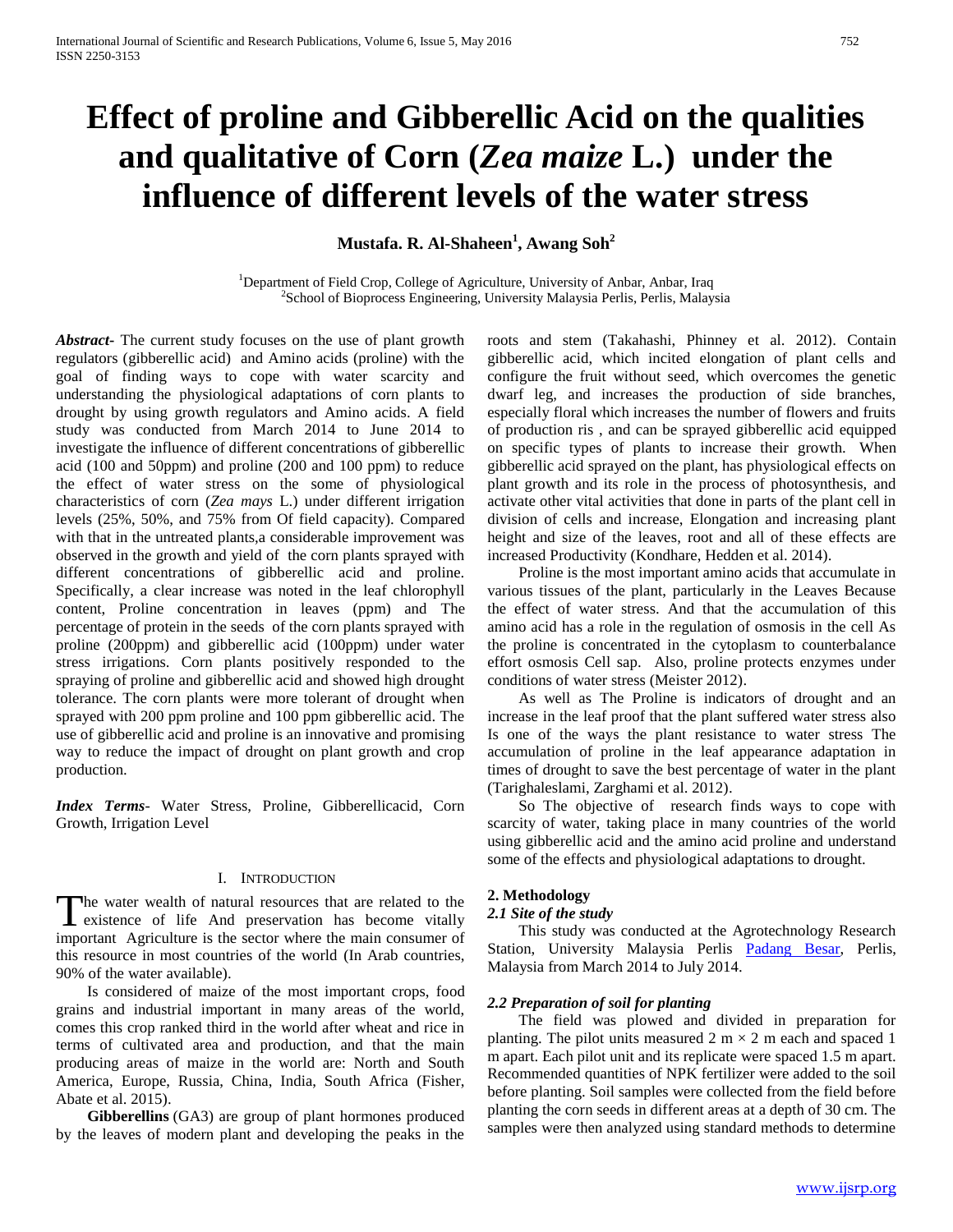their physical and chemical properties (Table 1). The corn seeds (seedling length of 10 cm) were planted in small bots using media culture (Patmos) for a week and then planted in the field. The seedlings were planted in rows (spaced 50 cm apart) and between plots (spaced 25 cm apart). Each plot with an area of 4 m was composed of six planting rows.

# *2.***3** *Experimental fields*

 A split-plot design based on a randomized complete block design with three replications was employed in this study. The factors included irrigation in the main plot at three levels (25%, 50%, and 75% from Of field capacity) as well as optimum irrigation (no-stress irrigation). The sub-plot was sprayed with gibberellic acid and proline at three concentrations(0,100,200 ppm) proline) and (0,50,100 ppm). Irrigation treatments were stopped for 15 days and then restarted with delay. The irrigation was then carried out at constant intervals.

## *2.4 Characters of the study*

## *2.4.1 Total leaf chlorophyll content*

 **Chlorophyll meter** *SPAD-502* (*Minolta Camera Co*., Japan) uses a silicon photodiode to detect the transmittance of radiation emitted by two diodes, peaking at 650 nm (high absorbance by Chl) and at 940 nm (negligible absorbance by Chl). The meter values, therefore, represent the transmittance ratio through the leaf tissue at these wavelengths. Four Chl meter readings were taken around the midpoint of the middle lobe of each leaf, two from each side of the midrib of the middle lobe 30 mm apart. Readings of the same five leaves used for LCC measurements were used for SPAD values also and the means of 20 readings were taken as the mean value of each plot. All observations were recorded on 30, 60, and 90 DAP. After taking the reading, the leaves were pooled for estimation of Chl *a*, *b*, and *a+b* contents (Uddling, Gelang-Alfredsson et al. 2007).

 **Chlorophyll** was extracted in 80 % acetone. The contents of chlorophyll *a* and *b* [g kg−1(fresh tissue)] were measured using a spectrophotometer at A645 and A663 and calculated using the equations given in (Williams 1984).

## **2.4.2 Proline concentration in leaves (mg \ g -1)**

 Leaf Samples (0.2 g) were homogenized in a mortar and pestle with 3 ml sulphosalicylic acid (3% w/v), and then the homogenate was centrifuged at 18,000 g for 15 min. Two milliliters of the supernatant were then put into a test tube into which 2 ml of glacial acetic acid and 2 ml of freshly prepared acid ninhydrin solution (1.25 g ninhydrin dissolved in 30 ml glacial acetic acid and 20 ml 6 M orthophosphoric acid) was added. Tubes were incubated in a water bath for 1 h at 100°C, and then allowed to cool to room temperature. Four milliliters of toluene were added and mixed in a vortex mixer for 20 seconds. The test tubes were allowed to stand for at least 10 min to allow the separation of the toluene and aqueous phases. The toluene phase was carefully pipetted out into a glass test tube, and its absorbance was measured at 520 nm by spectrophotometer. The concentration of proline was calculated from a proline standard curve and was expressed as mmol per gram of fresh weight (Bates, Waldren et al. 1973).

**2.4.3 The percentage of protein in the seeds** 

 Percentage of The total protein in the seeds of maize was estimated by following the method of Micro – Kjeldal as it stated in (1980 - AOAC) 0.2gm taking the leaves powder and digested by adding 20ml of concentrated sulfuric acid and then use Micro - Kjeldal component unit of automatic nitrogen Dosimet 667 type with a printer type  $Lx - 800$ . The ratio calculated in the model by multiplying the amount of nitrogen resulting by 6:25 (Mertens and Loften 1980) .

# **2.5 Results**

## **2.5.1 Leaves of chlorophyll content (micro grams. G -1)**

 Figure 1 shows the effect of sprayed proline and gibberellic acid on the chlorophyll content of corn leaves under different water stress levels. Variations were observed in the concentrations of chlorophyll in the corn leaves.

 At all levels of irrigation, the chlorophyll content of the corn leaves sprayed with proline at concentrations of 100 and 50 ppm significantly differed from that of the corn leaves without treatment (control) (Figure 1). At irrigation levels of 75%, 50%, and 25%, leaf chlorophyll content reached 94.7, 83.5, and 78.6, respectively, under a spray treatment of 100 ppm proline and 83.5, 71.5, and 77.0, respectively, under a spray treatment of 50 ppm proline. Low chlorophyll content was observed in the control. The levels of chlorophyll observed in the current study were higher than those in the studies of (Iqbal and Ashraf 2013) and (Liopa-Tsakalidi and Barouchas 2011) in which chlorophyll content reached 63.17 and 60.32, respectively, under gibberellic acid treatment (200 ppm). Significant differences were observed in the chlorophyll content of the leaves sprayed with 200 ppm gibberellic acid and those sprayed with 100 and 0 ppm (control), with the chlorophyll levels of the former reaching 76.5, 77.8, and 80.3 at water stress levels of 75%, 50%, and 25%, respectively. Similarly, the resulting chlorophyll levels of 73.2, 73.8, and 74.5 in the gibberellic acid treatment at 100 ppm statistically exceeded those in the control treatment under water stress levels of 75%, 50%, and 25%, respectively. To our knowledge, no study has reported the use of proline in reducing the effect of water stress on chlorophyll content.

 The chlorophyll content of the untreated plants evidently decreased and was lower than that of the treated plants. The results showed that the amount of chlorophyll in the leaves decreased at low amounts of irrigation water, resulting in poor leaf growth and in a decline in the average division and elongation of the cells. Photosynthesis is reduced with an increase in the water potential of plant leaves. This condition hinders stomatal opening, which in turn inhibits the production of plant pigments, including chlorophyll, and reduces carbohydrate production(Stan and Năeescu 1997). The current results agree with the finding (Boaretto, Carvalho et al. 2014) that protein catabolism resulting from drought leads to the release of ammonia, which causes plant aging and death. This result demonstrates the importance of proline and gibberellic acid in increasing leaf chlorophyll concentration, although under water scarcity, these two regulators promote the oxidization of free radicals, which causes lipid oxidation in the cellular membrane. (Abuzar, Sadozai et al. 2011) and (Kaya, Tuna et al. 2006) reported that spraying gibberellic acid greatly stimulates the accumulation of nutrients, such as chlorophyll, in plants and their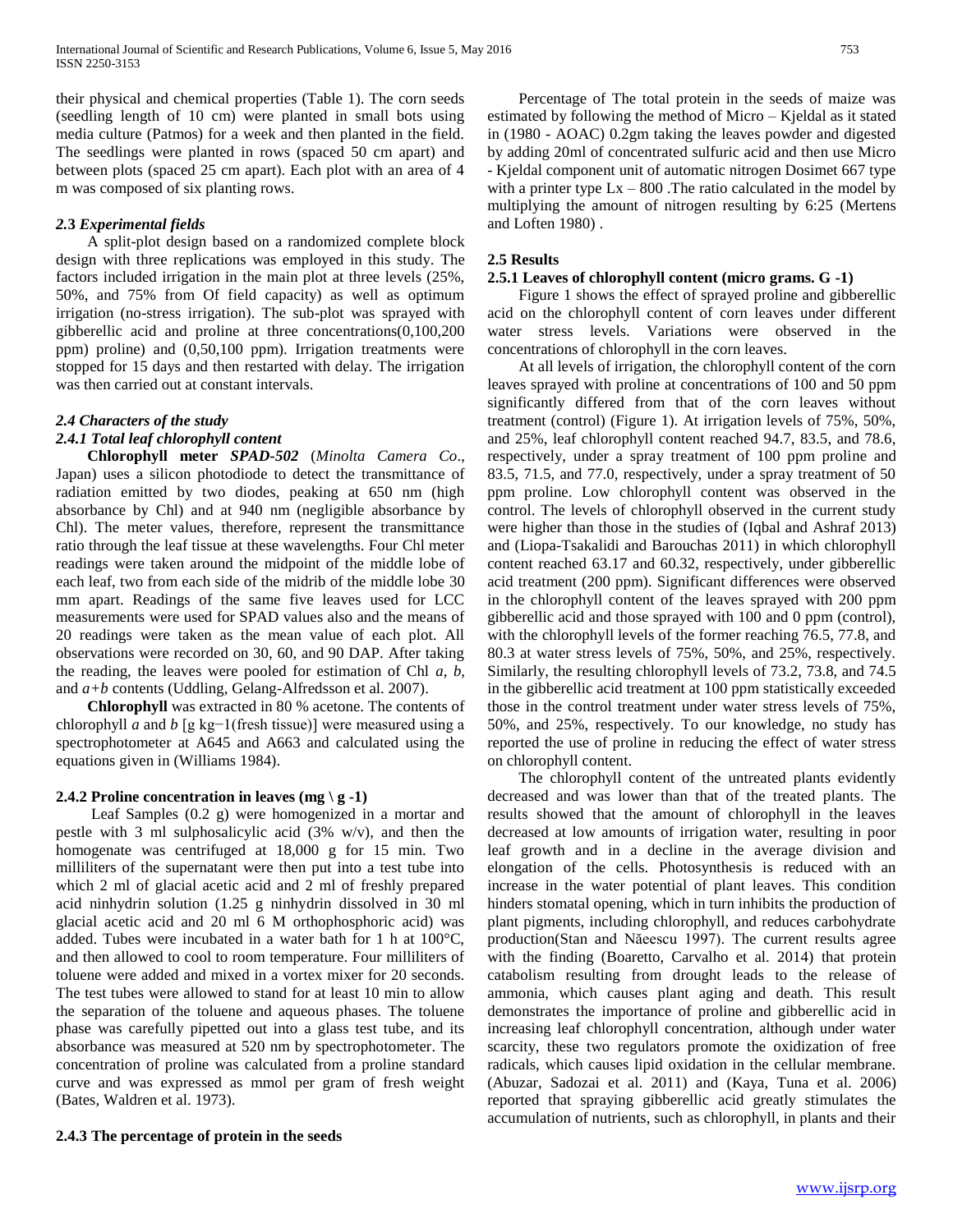cellular components. Gibberellic acid stimulates photosynthesis, which in turn increases the production of chlorophyll.



# **Figure.1 Effect of spray gibberellic acid and proline at different concentrations (ppm) on total of chlorophyll in fresh leave under different irrigation levels**

## **2.5.2 Proline concentration in leaves (mg \ g -1)**

 Figure 2 shows the effect of sprayed gibberellic acid and proline on the Proline concentration of corn leaves under different water stress levels. Variations were observed in the concentrations of Proline concentration in the corn leaves.

 The levels of Proline in the leaves, a significant differences were observed in the Proline concentration of the leaves sprayed with 100 ppm gibberellic acid and those sprayed with 50 and 0 ppm (control), with the Proline concentration levels of the former reaching 57, 61, and 68 at water stress levels of 75%, 50%, and 25%, respectively. Similarly, the resulting Proline concentration levels of 49, 55, and 61 in the gibberellic acid treatment at 50 ppm statistically exceeded those in the control treatment under water stress levels of 75%, 50%, and 25%, respectively that will reach to 41, 48, 56. This is consistent with Cengiz Kaya et al., (2006) Who was found Both gibberellic acid treatments reduced the proline accumulation in plants. This could be due to the stimulation effect of gibberellic acid on vegetative growth of maize plants grown under water stress.



 At all levels of irrigation, the Proline concentration of the corn leaves sprayed with proline at concentrations of 100 and 50 ppm significantly differed from that of the corn leaves without treatment (control) (Figure 1). At irrigation levels of 75%, 50%, and 25%, leaf Proline concentration reached 62,69, and75, respectively, under a spray treatment of 200 ppm proline and 60, 65, and 70, respectively, under a spray treatment of 100 ppm proline. Low Proline concentration was observed in the control it was 55, 59, 62.

 That drought stress leads to stimulation of enzyme decomposition proteins The production of amino acids such as proline which operates maintained osmotic. These findings are consistent with (Taie, Abdelhamid et al. 2013) he found that the leaves of plants exposed to water stress cause an increase in proline content to tenfold In the leaves in the wheat, maize, rice and beans and more than a hundred times In the sunflower and leaf tobacco and, when the demise of the stress the proline content gradually returned to normal level.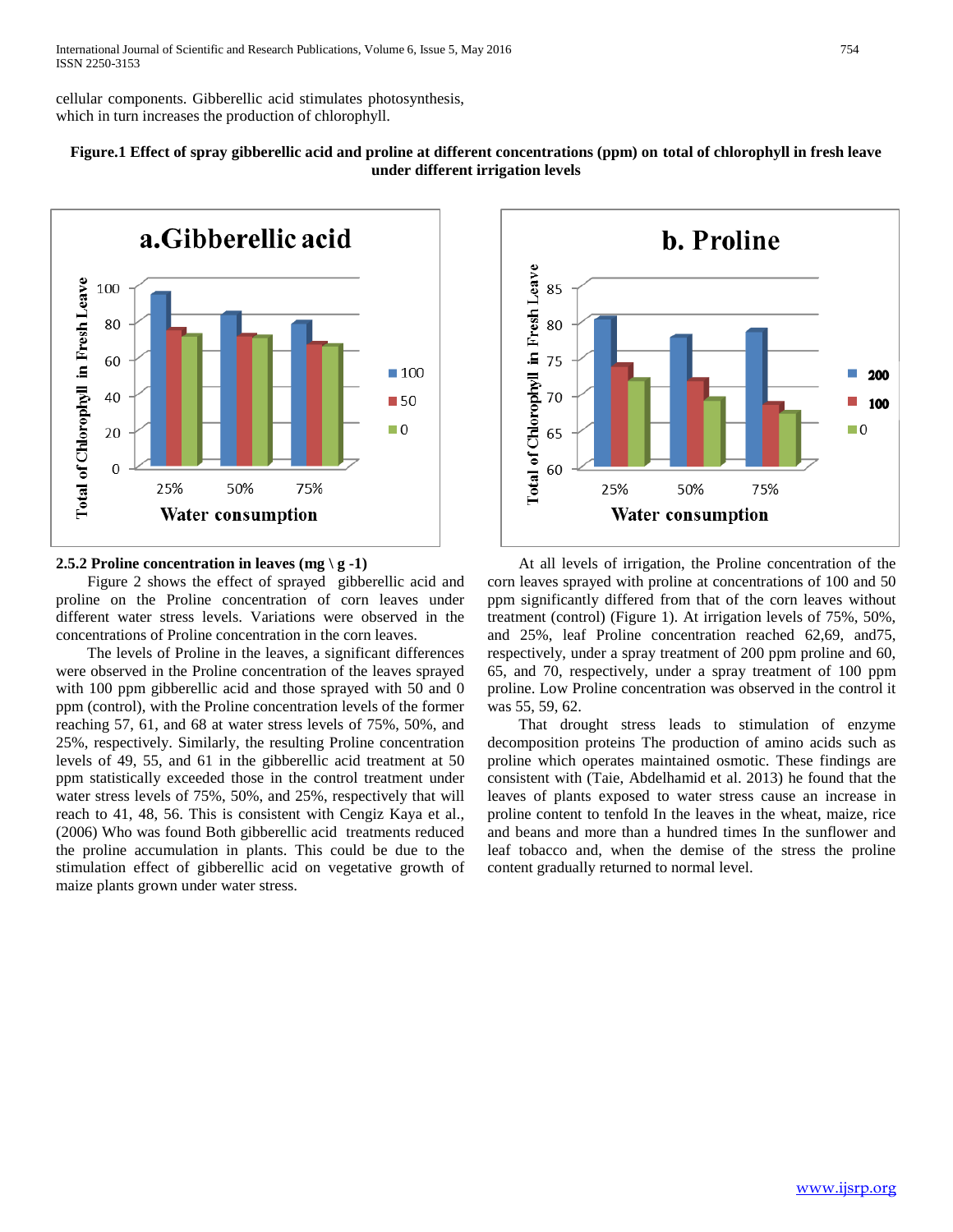**Figure.2 Effect of spray proline and gibberellic acid at different concentrations (ppm) on Proline concentration in leaves (mg \ g -1) under different irrigation levels.**



#### **2.5.3 The percentage of protein in the seeds**

 Figure 3 shows the effect of sprayed proline and gibberellic acid on the percentage of protein in the seeds under different water stress levels.

 The Results showed a significant differences were observed in the percentage of protein in the seeds when the plant was sprayed with 100 ppm gibberellic acid when compared with those sprayed with 50 and 0 ppm (control), reaching 9.2, 8.8, and 7.8 at water stress levels of 75%, 50%, and 25%, respectively. Similarly, the percentage of protein in the seeds of 8.9, 8.1, and 7.4 in the gibberellic acid treatment at 50 ppm statistically exceeded those in the control treatment under water stress levels of 75%, 50%, and 25%, respectively compared with control (0 ppm) 8.1, 7.6, 6.8. May be the reason that the gibberellic acid may stimulated plant on building protein and the optimum



transform of nutrients although the unavailability of moisture in the plant to a certain level.

 The results in Figure 3 indicate that the percentage of protein in the seeds sprayed with proline at concentrations of 200 and 100 ppm Significant difference from that without sprayed (control). At irrigation levels of 75%, 50%, and 25%, the percentage of protein in the seeds reached 8.6,8.3, and 7.8, respectively, under a spray treatment of 200 ppm proline and 8.0, 7.9, and 7.2, respectively, under a spray treatment of 100 ppm proline. Low Proline concentration was observed in the control it was 7.8, 7.4, 6.8.This corresponds with that noted the accumulation of Proline has been proposed to play a role in dehydration tolerance by protecting protein and membrane structure, regulating redox status or acting as a scavenger of ROS (KISHOR, Polavarapu et al. 2014).

**Figure.1 Effect of spray proline and gibberellic acid at different concentrations (ppm) on Proline concentration in leaves (mg \ g -1) under different irrigation levels.**